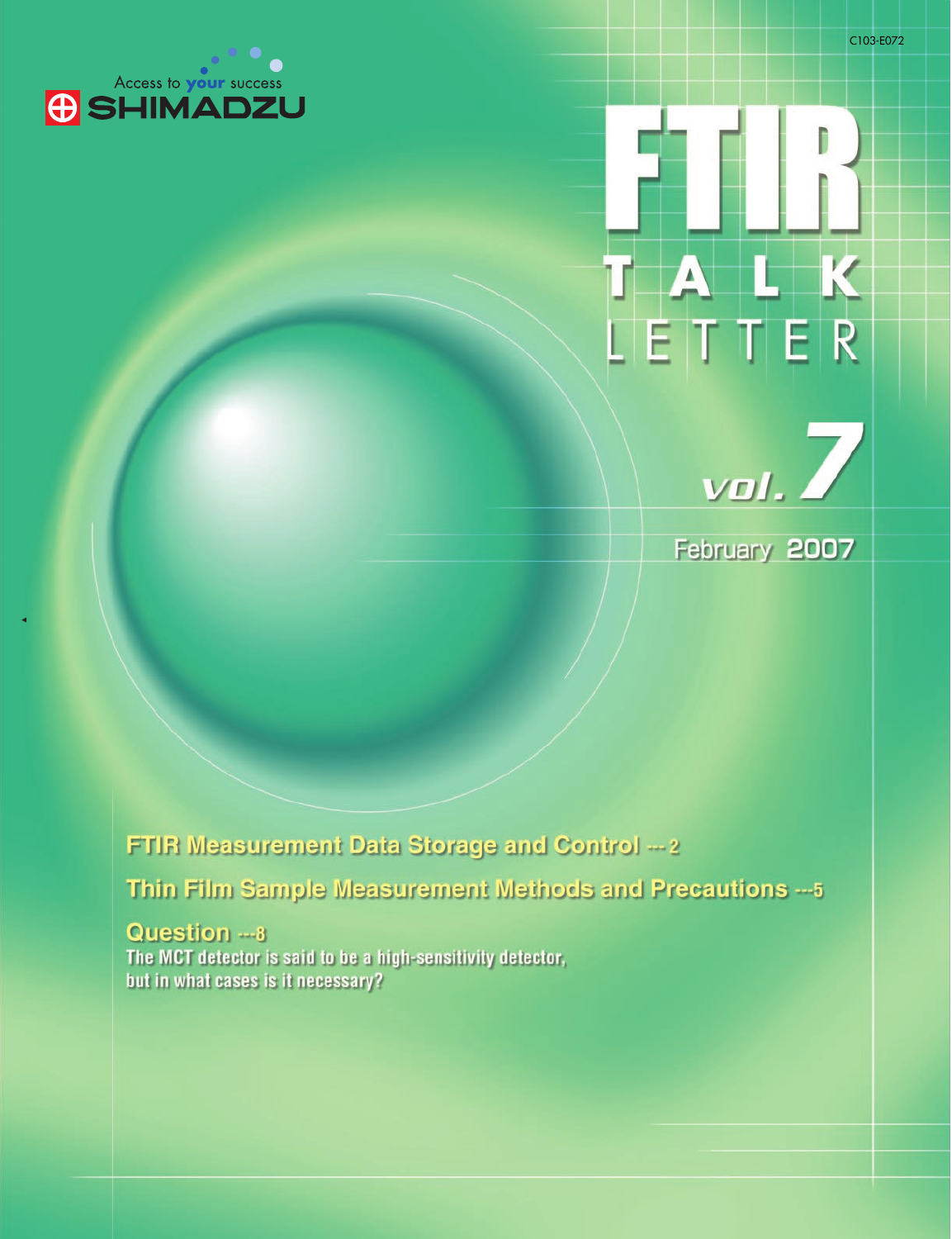# FTIR Measurement Data Storage and Control

Spectroscopy Business Unit, Analytical & Measuring Instruments Division Yasushi Nakata

This FTIR Talk Letter introduces topics related to the storage and control of FTIR data, as well as the backup for preventing the loss of important data.

#### 1. Sample Measurement and Basic Data Storage

When using the Shimadzu FTIR control software, IRsolution, the file name for the data file to be saved can be specified prior to conducting the measurement. There is a data file name entry field in the IRsolution measurement screen, as shown in Fig. 1. By entering an appropriate file name and performing the measurement, the spectrum is automatically saved using that file name.

Moreover, by placing a checkmark in the [Auto increment] checkbox, upon conducting analyses and spectra subsequent analyses and generating new spectra, these are automatically saved as data files using the same name entered with the original measurement, but conveniently appended with sequential numbers to ensure that the files are not overwritten.

|                   | Comment Shimadzu sample | Continuous limit 1 |  |
|-------------------|-------------------------|--------------------|--|
| Data file SampleA |                         | V Auto increment   |  |

Fig. 1: Data File Name Entry

#### 2. Data File Control

Basically, as described above, after entering a file name and conducting analysis, the spectrum data file is correctly saved. However, as the number of files increases, it can subsequently become difficult to find a particular file for viewing.

By using Windows Explorer, the file name can be later changed to a more meaningful, identifiable file name. Select the file name, right-click on it and select [Rename] from the right-click menu. In addition, folders can be created and named according to the analyst or sample type, etc., and by moving the data files to the corresponding folders, searching for the files at a later time is simplified.

If a file is currently opened in IRsolution, file operations related to that file cannot be performed in Explorer. It is necessary to first close the file in IRsolution before file operations can be performed in Explorer.



Fig. 2: Data Files Categorized According to Folder

#### **Tips**

To start up Explorer when using Windows XP, access the [Start] menu, then select [Programs]-[Accessories]-[Windows Explorer] in that order; however, it is also possible to execute it directly from the keyboard. While pressing the Windows logo key at the lower left on the keyboard, press the [E] key to easily open Windows Explorer.

As data files and folders can be named as desired, use easy-to-understand names. Note, however, that Windows only supports file names with up to 215 characters, and special characters " $\sqrt{$ : \* ? " < > |" are not supported in file and folder names.

#### 3. Changing Data Processing Result Name

As described above, appropriately changing the file names makes it easy to find them later. Similar to changing a file name, the data name inside of a data file can also be changed.

Many types of spectrum processing functions are available in IRsolution, and the data results are displayed in the IRsolution data tree below the original data. By default, the processed spectra are named according to the function that was performed. The names used for processed data can be changed using the following procedure. Use this function to better organize your data.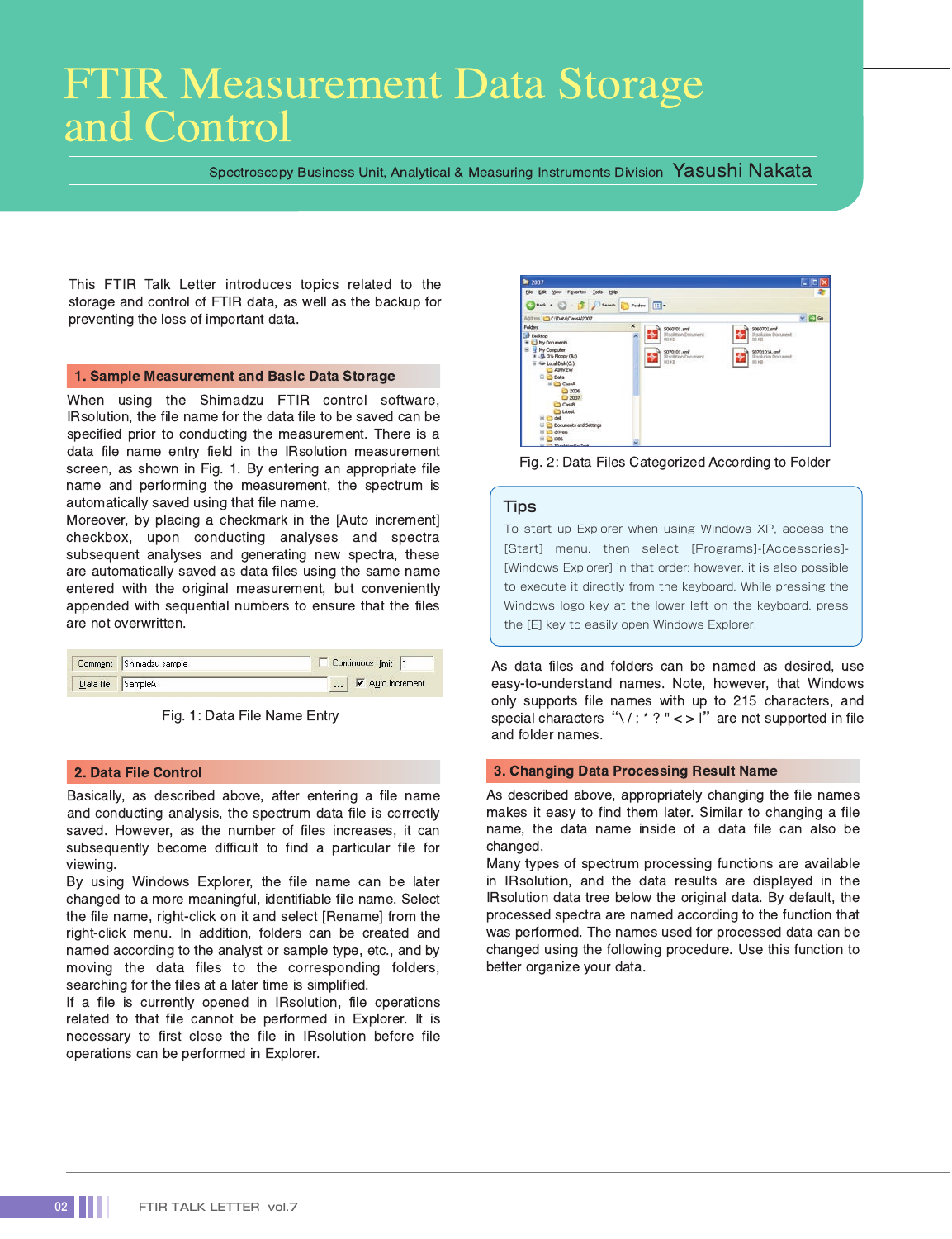- Display the data processing result file in the display screen. - Right-click on the displayed spectrum screen to display the
- menu shown in Fig. 3.



Fig. 3: Object Properties Menu Command

- From the menu, select [Object Properties].

| <b>Smooth</b>                                                                                                                                                                                                                                                                                                                                                                                                                                               |  |  |  |  |  |
|-------------------------------------------------------------------------------------------------------------------------------------------------------------------------------------------------------------------------------------------------------------------------------------------------------------------------------------------------------------------------------------------------------------------------------------------------------------|--|--|--|--|--|
| Main<br>X-Axis   Intensities                                                                                                                                                                                                                                                                                                                                                                                                                                |  |  |  |  |  |
| Name:<br>Smooth                                                                                                                                                                                                                                                                                                                                                                                                                                             |  |  |  |  |  |
| Created:<br>9/27/2002 11:33:56 AM                                                                                                                                                                                                                                                                                                                                                                                                                           |  |  |  |  |  |
| Last modified: 1/10/2007 4:06:03 PM                                                                                                                                                                                                                                                                                                                                                                                                                         |  |  |  |  |  |
| Description:                                                                                                                                                                                                                                                                                                                                                                                                                                                |  |  |  |  |  |
| Polystyrene                                                                                                                                                                                                                                                                                                                                                                                                                                                 |  |  |  |  |  |
|                                                                                                                                                                                                                                                                                                                                                                                                                                                             |  |  |  |  |  |
| History:                                                                                                                                                                                                                                                                                                                                                                                                                                                    |  |  |  |  |  |
| <9/27/2002 11:35:55 AM>. <csc>. &lt;&gt;.&lt; &lt;&gt;&lt; &lt; FTIR-8400. SNO: A20963800044&gt;<br/>&lt;9/27/2002 11:35:55 AM&gt;, <csc>, &lt;&gt;, <glp><br/>&lt;9/27/2002 11:35:55 AM&gt;, <csc>, &lt;&gt;, <auto: gain="2"><br/>&lt;9/27/2002 11:35:55 AM&gt;, <csc>, &lt;&gt;, <auto: aperture="auto"><br/>&lt;9/27/2002 11:35:56 AM&gt;, <csc>, &lt;&gt;, <atmosphere correction=""></atmosphere></csc></auto:></csc></auto:></csc></glp></csc></csc> |  |  |  |  |  |
| $\left\langle \right\rangle$<br>III                                                                                                                                                                                                                                                                                                                                                                                                                         |  |  |  |  |  |
| <b>OK</b><br>Cancel<br>Help<br>Apply                                                                                                                                                                                                                                                                                                                                                                                                                        |  |  |  |  |  |

Fig. 4: Properties Window

- The current data processing result name is displayed in the [Name] field of the [Properties] window. This name can be changed using the keyboard entry, so after entering an appropriate name, click the OK button.

### 4. Data File Search

Even though the file and folder renaming operations make it easier to see files, as large quantities of data accumulate, it can become very difficult to find a specific file.

In such a situation, it is convenient to use the Windows Explorer Search function. From the Explorer menu bar, select [View]-[Explorer Bar]-[Search] to open the Search window. Here, a search for a file can be executed after specifying the date it was last modified, a portion of its name, its size or the folder in which it resides.



Fig. 5: Search Window

#### **Tips**

The [Search] window can also be opened using the Windows logo key. While pressing the Windows logo key, press the [F] key.

#### 5. Data Backup

#### Importance of Backing Up

The term backup refers to the process of copying data from the computer's hard disk drive to another form of media to avoid the loss of data due to some kind of problem with the computer.

Measured spectral data is normally stored on the computer hard disk drive. Data on this hard disk drive can be read very quickly into IRsolution when it is started up, and is very conveniently available for viewing, printing, data processing, etc.

With all the convenience of this hard disk drive, which allows saving of files without any special operations, there is a real danger of losing data by carelessly overwriting stored data through mis-operation. Furthermore, there is a danger that the hard disk drive itself, spinning at high speed inside the computer case, can become damaged and crash, resulting in the total loss of data stored on the drive. In particular, the danger of a crash gradually increases with aging of the hard disk drive after years of usage.

To prevent the loss of data due to these types of incidents, the most certain approach is to regularly perform the abovementioned backup procedure. It is strongly recommended to periodically back up important data to another disk.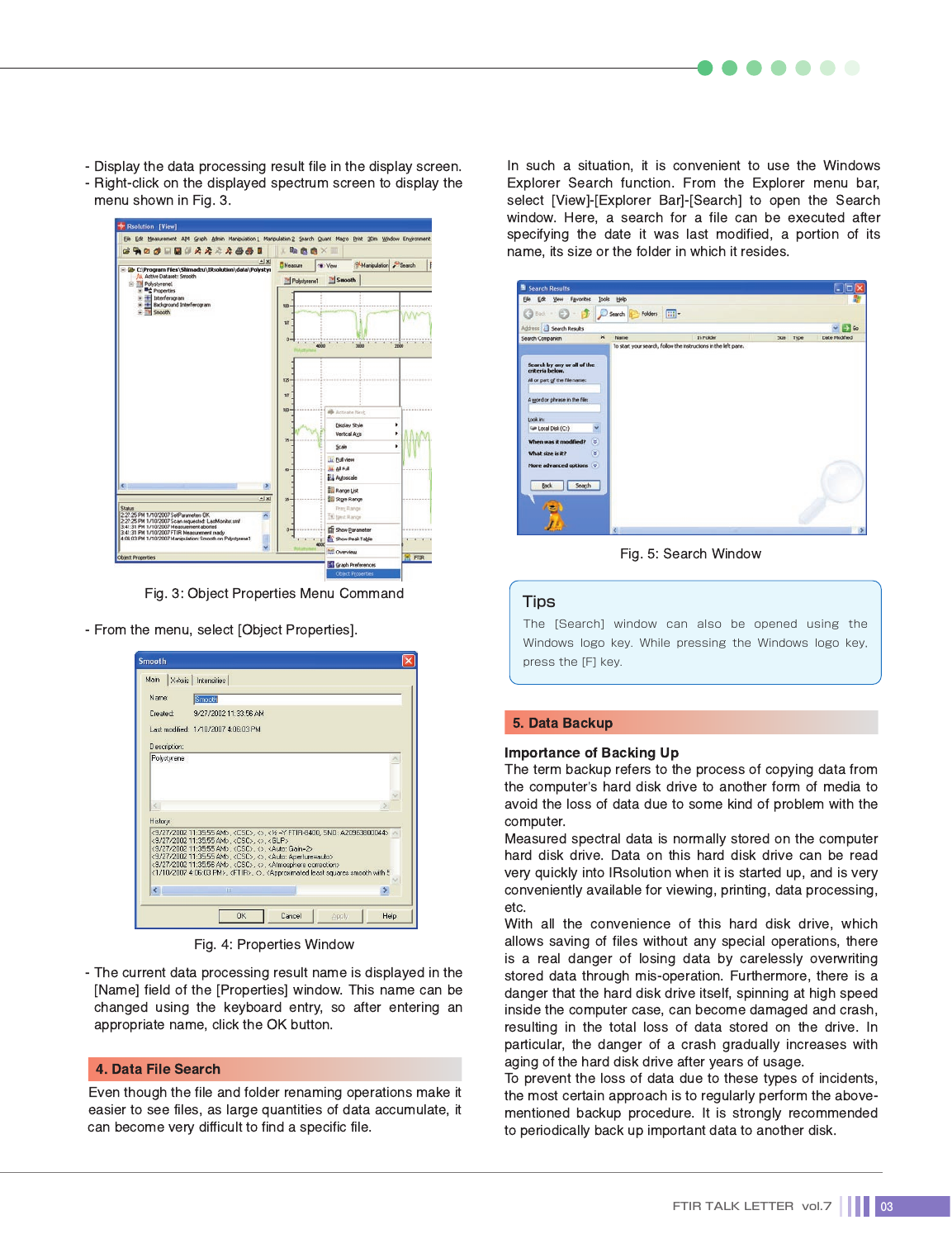#### Backup Methods

Data backup basically involves copying data from the computer's hard disk drive to another form of media, which is maintained in a safe place. At this time, it is easy to find the data that must be copied if the data is normally categorized according to folders.

Use of commercial specialized backup software is very convenient for its availability of useful functions, such as the generation of periodic reminders to conduct backup, and copying only files that have been modified since the previous backup in order to save time.

However, for ordinary backup, use of Windows Explorer to copy files is perfectly adequate. Moreover, as described below, various commercial disk hard drives are often supplied with backup software, and utilizing these is also good.

#### Backup Destination Drives and Media

Now, what kind of drive or media should be used to back up data on the hard drive? Various types of drives and media are described below.

#### 1) Floppy disk

PCs are sometimes equipped with floppy disk drives, and floppy disks can potentially be used for backup. However, as the capacity of floppy disks is only 1.44 MB (megabytes), one disk can only accommodate from just a few to up to 10 IRsolution data files. Moreover, their slow speed makes them inadequate for backing up today's large data files.

2) CD media including CD-R/CD-RW

These days, almost all PCs are equipped with CD-R drives which can write data files to CD disks. The CDs are available as CD-R or CD-RW types, enabling them to be written to once or multiple times, respectively. Both types have a relatively large capacity of 650 MB, making them suitable for backup. As the currently used Windows XP supports the function of writing to CDs, performing data backup is easy.

#### 3) DVD-R/DVD-RW/DVD-RAM media

DVD media, the same physical size as CD media, has become popular for recording movies and music. However, this article focuses on their use as data backup media. These days, almost all PCs are also equipped with DVD drives; in addition, external DVD drives are commercially available.

With a capacity of 4.7 GB (gigabytes), nearly seven times that of CDs, DVD disks are suitable for backing up large amounts of data. There is also a dual-sided type DVD-RAM, writable on both surfaces, which has a capacity of 9.4 GB.

Among the DVD-RAM media, there is also a type that remains housed in a shutter-equipped case without ever being removed, so that the recording surface does not come in contact with people's hands or other objects. This provides an added degree of assurance with respect to stored data.

 $\bullet$   $\bullet$ 

#### 4) External Hard Disk Drive

The types of media described up to now have all been disks of some kind that can be inserted into a drive for copying data, and then removed and stored. Completely different from these is a method of using a hard drive separate from the drive housed in the PC for backing up data.

Almost all PCs these days are equipped with USB interface connectors. Commercially available external hard disk drives can be connected to a PC via the USB interface connector whenever desired, and can be used as a destination hard drive for backing up data on the PC. The main benefit of this is that it is a hard drive with an extremely large capacity compared to any of the other media, and the backup operation and recovery operation in the event of a problem with the internal hard drive are easily accomplished because there is no need to insert or eject disks.

However, it is a hard drive, so the danger of a crash is the same as that with an internal hard drive, and reducing this risk is only possible by not using it on a steady basis. Therefore, a strategy like using the external hard drive for regular backup, and occasionally performing backup with other media is necessary for more certain data backup.

#### Tips

Windows XP supports the function of writing files to a CD. Insert a writable CD into the CD drive, and drag the appropriate files to the CD drive letter indicated in Explorer. Then, right-click on that CD drive and select "Write these files to CD" from the right-click menu. The actual write process will begin.

#### Storing the Backup Disk

Store the CD-R or other disks containing the backed up data in a safe place that is not exposed to direct sunlight or humidity. In the case of an external hard drive, take care to not impart any shocks to it when moving or transporting it.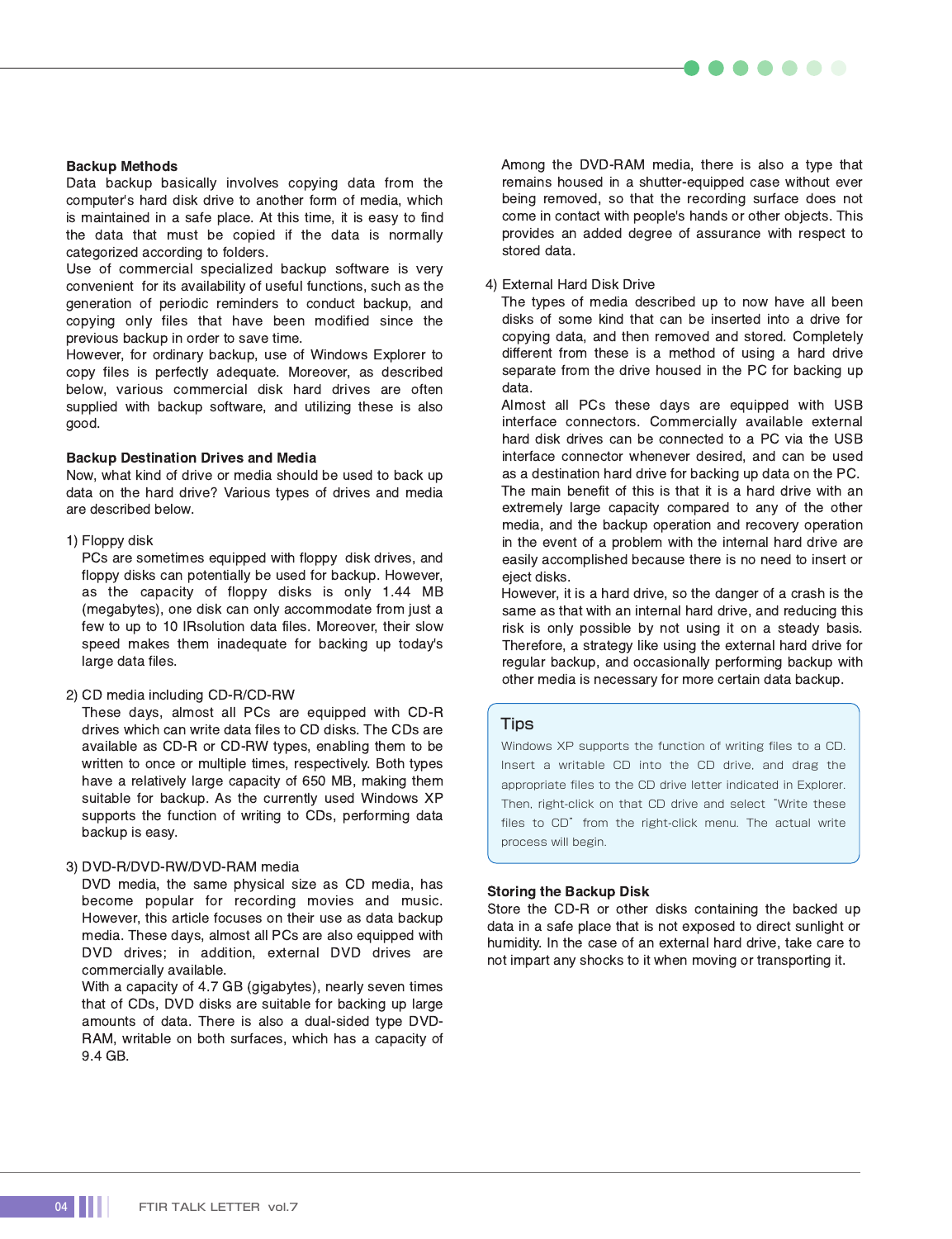# Thin Film Sample Measurement Methods and Precautions

Tokyo Customer Support Center, Analytical Applications Department, Analytical & Measuring Instruments Division Tsuyoshi Tsuchibuchi

Various measurement methods are available in infrared spectrophotometry, and appropriate use of these depends on the measurement object (sample), analytical objective and other factors. For measurement of thin film samples with a film thickness of up to  $1\mu$ m, the high-sensitivity reflection method is widely used, but recently, single-reflection ATR is also being utilized. This FTIR Talk Letter introduces examples of thin film analysis using the high-sensitivity reflection and single-reflection ATR methods.

# **1. Measurement of Thin Film on Metal**

Reflection absorption spectroscopy (RAS) is suitable for measurement of thin film on a metallic substrate. RAS is an external reflection (specular reflection method) method in which the angle of incidence is 70° or greater, whereby the substrate-associated peak vibration in the perpendicular direction is intensified. Using this, it becomes possible to measure thin film spectra that cannot be measured by the specular reflection method using an approximately 10° incidence angle.

Fig. 1 shows a reflection absorption spectrum of a monolayer fibrinogen film on metal plating. Measurement was conducted at an 80°incidence angle. Fibrinogen, a water soluble protein present in blood, is a rod-like molecule with a molecular weight of about 340,000, a diameter of 9 nm, and length of about 45 nm. Amide **I** and amide **II** in the vicinity of 1666 and 1545  $cm<sup>-1</sup>$ , respectively, and the stretching vibration of N-H in the vicinity of 3312 cm<sup>-1</sup> are clearly confirmed.

Fig. 2 shows a reflection absorption spectrum of a multilayer sample (gold / hydroxyapatite / fibrinogen) consisting of a gold plating substrate, a hydroxyapatite layer (thickness about 10 nm) and a mono-layer fibrinogen film. The hydroxyapatite peak and fibrinogen peak are clearly seen in the vicinity of 1100 cm<sup>-1</sup>. In the measurement of this sample, the infrared light irradiated on the sample was reflected from the fibrinogen surface as well as the interface between the fibrinogen and hydroxyapatite layers. However, compared to the reflected light from the gold, that amount is extremely small, leading to the assumption that the obtained spectrum



Fig. 1: Reflection Absorption Spectrum of Fibrinogen Thin Film on Gold Plating

is derived from light reflected off the gold surface after having been transmitted through the fibrinogen and hydroxyapatite layers. The analytical conditions used for the spectra in Figs. 1 and 2 are shown in Table 1.



Fig. 2: Reflection Absorption Spectrum of Hydroxyapatite / Fibrinogen Multi-Layer Thin Film on Gold Plating

| Table 1: Analytical Conditions 1          |       |
|-------------------------------------------|-------|
| Accessory : VeeMAX                        |       |
| Incidence angle $\therefore$ 80 $\degree$ |       |
| $Resolution$ : 4cm <sup>-1</sup>          |       |
| Number of scans: 400                      |       |
| Detector                                  | : MCT |

# **2. Precautions in Reflection Absorption Spectroscopy (RAS)**

- Because a large angle of incidence is used in Reflection absorption spectroscopy (RAS), the light beam spreads widely on the metal surface (see Fig. 3). When the measurement sample is smaller than the light beam, a mask is used to eliminate reflected light other than that from the sample. The greater the angle of incidence, the higher the sensitivity that can be expected; however, since this is accompanied by wider spreading of the light beam, the light directed at the detector is reduced. Reducing the amount of light detected will result in increased noise. Therefore, when using RAS, it is essential to select the angle of incidence according to the sample and analytical objective. Now, when conducting analysis with a large angle of incidence and a small amount of light, an MCT detector is effective.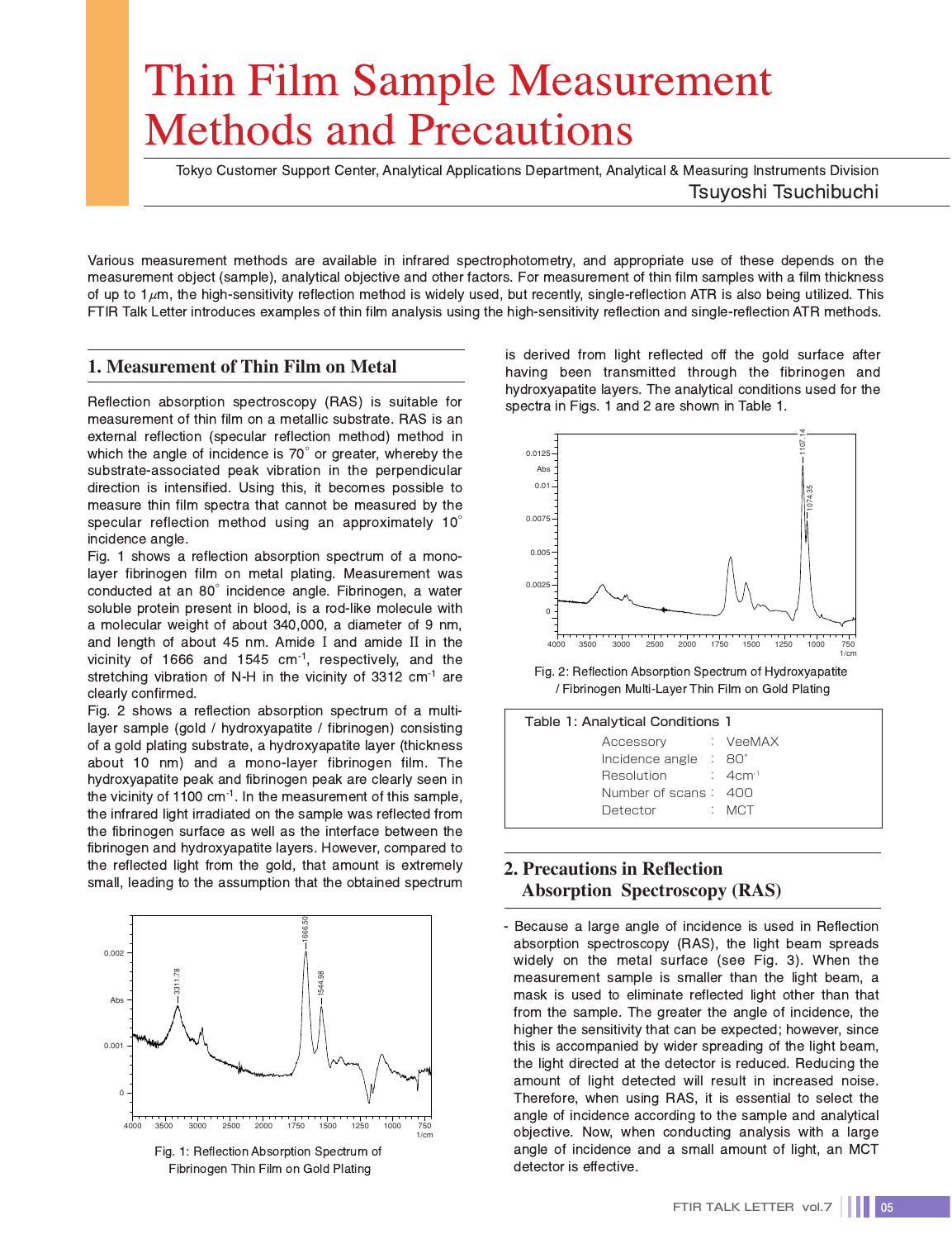- The mask used when the measurement sample is smaller than the light beam has a black coating on its surface to impart low reflectivity. However, as this reflectivity is not zero, there may be some influence due to reflected light from the surface of the mask when using Reflection absorption spectroscopy (RAS). This influence can be eliminated by applying soot to the surface of the mask to reduce the reflectance to zero. Application of soot is often performed using a candle.

RAS is often conducted in combination with a grid polarizer. Since only parallel polarized light contributes to the above-mentioned "intensification of the metal substrate-associated peak that is vibrating in the perpendicular direction", the polarizer is used to cut the vertical polarized light, which has no effect on the peak, thereby giving the appearance of increased peak intensity. However, since use of the grid polarizer reduces the amount of light to less than one half, there is an increase in noise. In RAS, it is not absolutely necessary to use a grid polarizer.



Fig. 3: Spreading of Light Beam in High-sensitivity Reflection Method (D/R is calculated assuming parallel light beams)

## **3. Measurement of Thin Film on Non-Metallic Substrate**

Reflection absorption spectroscopy (RAS) is extremely effective for measurement of thin films on metallic substrates; however, this method is unsuitable for measurement of thin films on non-metallic substrates such as glass, silicon wafer and plastics. Fig. 4 shows the reflection absorption spectrum of a fibrinogen mono-layer film on a mirror-polished hydroxyapatite sintered plate. The inset in Fig. 4 is a magnification of the range from 1900 to 1300 cm<sup>-1</sup>. As the reflectivity of hydroxyapatite is lower than that of metal, the "intensification of the peak that is vibrating in the perpendicular direction due to parallel polarized light" is not seen. Furthermore, the amide I and amide II peaks are inverted due to the influence of reflection from the fibrinogen film surface. Although peak shapes are apparent in the vicinity of 1250 to 1000 cm<sup>-1</sup>, these are the residues of the hydroxyapatite reflectance spectrum.



Fig. 5 shows an ATR spectrum of the same sample measured by single-reflection ATR. A Ge prism was used. The peaks in the vicinity of 1084, 1016 and 962 cm<sup>-1</sup> are peaks derived from hydroxyapatite. The inset in Fig. 5 is a magnification of the range from 1900 to 1300 cm-1. The inverted amide **I** and amide **II** peaks seen in Reflection absorption spectroscopy (RAS) are obtained normally in this spectrum.

Fig. 6 shows the ATR spectra of N, N'-di (1-naphthyl)-N, N' diphenylbenzene (NPD) thin film measured by the singlereflection ATR method (Ge prism) (after subtraction with ITO spectrum). NPD is a substance known as a material of the electron hole transport layer in organic EL displays, and the NPD film thicknesses (measured here) are 1 nm and 10 nm. A good spectrum was obtained even with the 1 nm thickness.

The analytical conditions used for the spectra in Figs. 5 and 6 are shown in Table 2.

| Table 2: Analytical Conditions 2 |  |                      |  |  |  |
|----------------------------------|--|----------------------|--|--|--|
| Accessory                        |  | : MIRacle            |  |  |  |
| Prism                            |  | : Ge                 |  |  |  |
| Resolution                       |  | $: 4cm-1$            |  |  |  |
| Number of scans: 100             |  |                      |  |  |  |
| Detector                         |  | $\therefore$ DI ATGS |  |  |  |
|                                  |  |                      |  |  |  |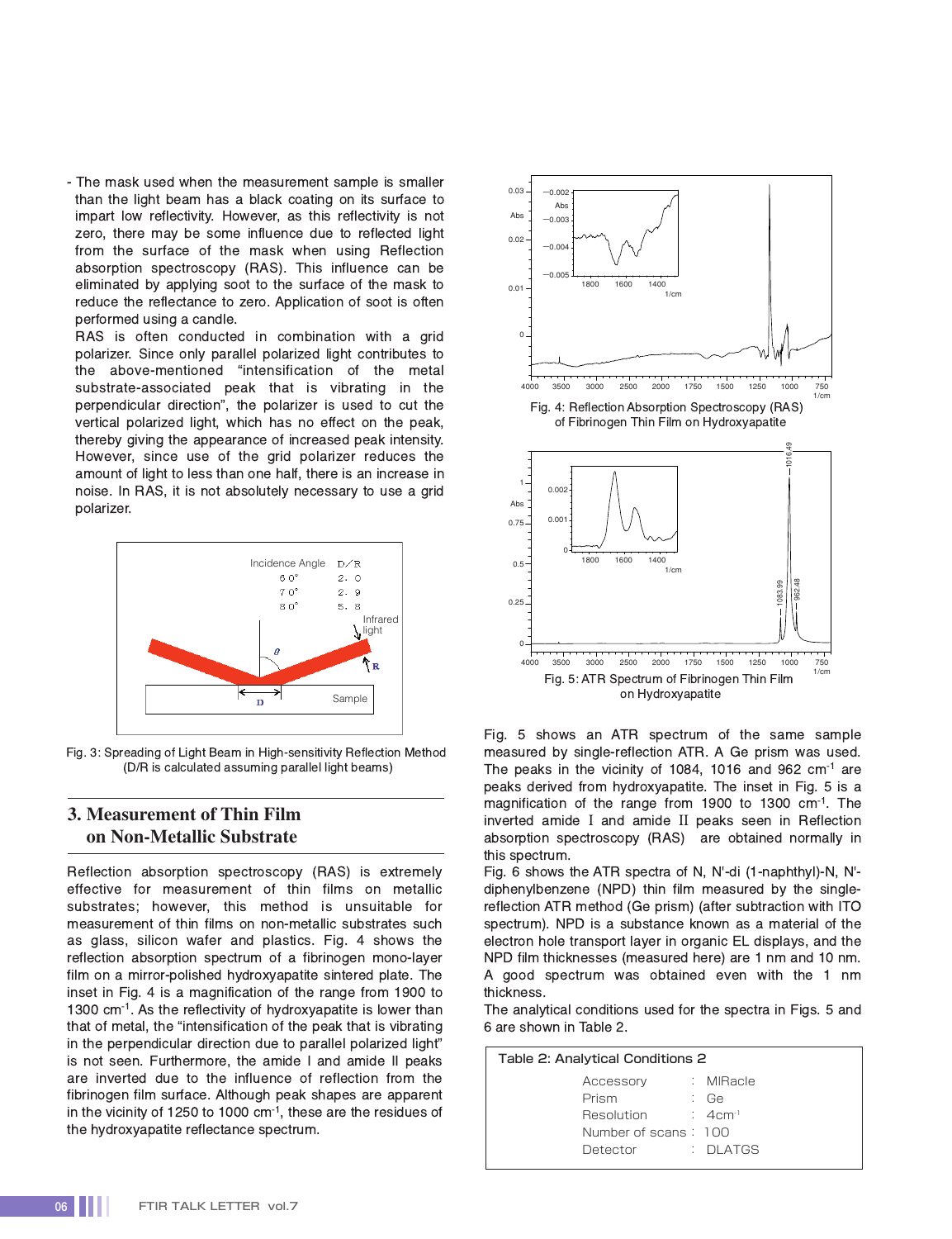# **4. Precautions in Thin Film Measurement using Single-Reflection ATR**

- In ATR methods, measurement is contacted with the sample tightly pressed against the prism, and the spectrum is influenced by the contact condition. In particular, if the state of contact is poor when measuring thin film, a spectrum may not be obtained. Therefore, it is necessary to perform measurement after ensuring that the contact surfaces of the sample and prism are clean and without any adhering substances. Furthermore, if the substrate has a rough surface, contact will be poor, and good results will probably not be obtained.
- Theoretically, better results with higher sensitivity can be obtained with multi-reflection ATR as compared to singlereflection ATR due to the strong intensity of peaks generated through a greater number of reflections. In actuality, however, it is common to obtain peaks by singlereflection ATR that cannot be obtained using multirefection ATR. This is because the prism used in multireflection ATR is large, and minute particles of dirt and other adhering substances from the sample can easily create a gap to make it difficult to obtain good contact with the prism. In single-reflection ATR, the prism is small, and even if there are minute particles on the surface of the sample, they can be avoided to allow good contact.



Fig. 6: ATR Spectra of NPD Thin Film on ITO Film (Upper:10nm, Lower:1nm)

# **5. Conclusion**

This FTIR Talk Letter introduced Reflection absorption spectroscopy (RAS) and the single-reflection ATR technique as methods for measuring thin film samples. RAS is unsuitable when the substrate is non-metallic, but thin film on a metallic substrate can be easily measured in a noncontact state. On the other hand, single-reflection ATR requires that the sample and prism be in close contact; however, it is extremely effective for measurement of thin films on non-metallic substrates.

Of the measurement examples introduced in this article, the samples for Figs. 1 to 5 were provided by Mr. Ikoma and Mr. Monkawa of the Biomaterials Center, National Institute for Materials Science, Japan. The sample for Fig. 6 was provided by Mr. Ide of the Optoelectronic Industry and Technology Development Association Yamagata Research Center, and Shiroto Research Laboratory, Faculty of Engineering, Yamagata University, Japan.